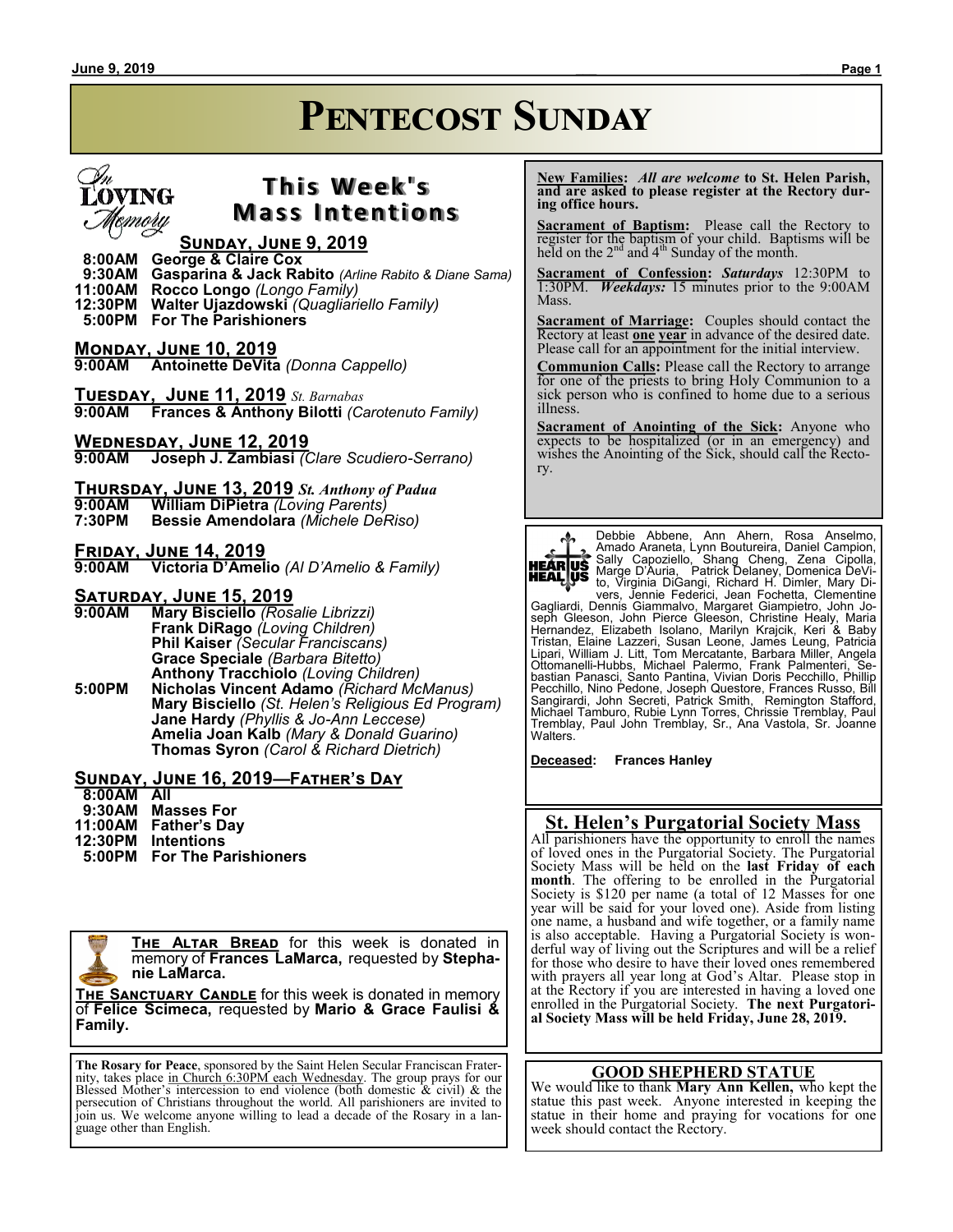## **St. Helen Intramurals Basketball Signup Dates**

7:00PM-8:00PM **Wednesday, June 12th, Thursday, June 13th**

> Games will be played weeknights Mondays - Thursdays in our gym.

Divisions: 4th & 5th grade mixed and 6th 7th & 8th grades mixed Boys and Girls mixed

Fee is \$100.00. Once signups are done then we will do draft.

**Start date is Monday July 1st!** Game times TBD based on number of teams.

## **Coaches Wanted!!!**

**For more info email: sthelencyobb@gmail.com**



## THE WITNESSES OF MERCY

The Witnesses of Mercy program is comprised of a group of trained volunteers who can provide personal contact with parishioners of St. Helen's Church who are unable to leave their homes due to illness or age related issues. They can offer home visits or

be in contact with you by telephone. These dedicated volunteers will be your link to the Parish so that you can keep up to date on information, events and news.

If you are sick, homebound or unable to visit the church and would like to have a Witnesses of Mercy volunteer from Saint Helen's parish visit or be in contact with you, please contact Patricia Rizzo at (917) 312- 7072, or you may also email her at:

goodrecords1@verizon.net.



Parents seeking Baptism for their children *who live within the territory of St. Helen Parish* are asked to register as members of the parish before requesting an initial interview for Baptism. Registration is easily done at the parish office anytime during business hours.

 Parents seeking Baptism for their children *who live outside the territory of St. Helen Parish* are asked to obtain a letter from the parish in which they live authorizing the Baptism to take place at St. Helen.

 Initial meetings with parents seeking Baptism for their children **who have already been born** will normally take place **on the second Wednesday of each month from 7:00 –9:00PM and on the fourth Saturday of each month from 10:00AM–12:00PM.**

> **Upcoming Mornings of Preparation Required Before a Baptism**

(*All begin at the 11:00AM Mass and continue in the Msgr. McGinness Room)*: **June 23 — July 14 & 28 .**

**Upcoming Schedule for Baptisms** (*All begin at 2:00PM)*: **June 23 — July 14 & 28 .**

**Please call 718-738-1616 for more information and/or to schedule an appointment.**

## **Feast of St. Anthony of Padua Monday, June 13, 2019 Mass at 7:30PM**



*The distribution of St. Anthony Bread will follow after Mass.*

## **CATHOLIC CHARITIES NEIGHBORHOOD SERVICES HOWARD BEACH SENIOR CENTER**

The Center is located at 155-55 Cross Bay Blvd., across from Stop N Shop on Cross Bay Blvd. Seniors aged 60  $\frac{1}{2}$  The Center is located at 199-99 Closs Day Divut, activities and services are offered Monday-Friday from 9:00AM to<br> $\frac{1}{2}$   $\frac{1}{2}$  and older are invited to become members. Activities and services are offered 4:00PM. Every day delicious and nutritious full, hot lunches are catered by Russo's on the Bay (\$2 donation requested). **For further information, call 718-738-8100.**

**Wednesdays** 10:00-11:00AM:

**Mondays** 9:30-10:30AM: **Tai Chi** with Elaine Fleischman **Mondays** 10:45-11:45AM: **Chair Aerobics** with Charlie Roemer **Movement Exercise** with Millie **Zumba** with Elaine **Thursdays** 9:30-10:30AM: **Movement Exercise** with Millie **Fridays** 9:30-10:30AM: **Cardio Exercise** with Dwayne<br> **Fridays** 10:30-11:30AM: **Yoga** with Charlie Roemer **Yoga** with Charlie Roemer





A statue of St. Francis of Assisi is more than a bird feeder, and neither is he only a Saint for animals. He is a Saint of ecology, peace and all good. Following in the footsteps of St. Francis is more than living a good Christian life. It is going from Gospel to life, and from life to Gospel.

If you have a desire to learn more about Franciscan charism, you are most welcome to join us on the **third Saturday of the month** after the 9:00AM Mass in the Rectory Meeting Room for our gathering. We look forward to seeing you there. Light refreshments will be offered. God bless you!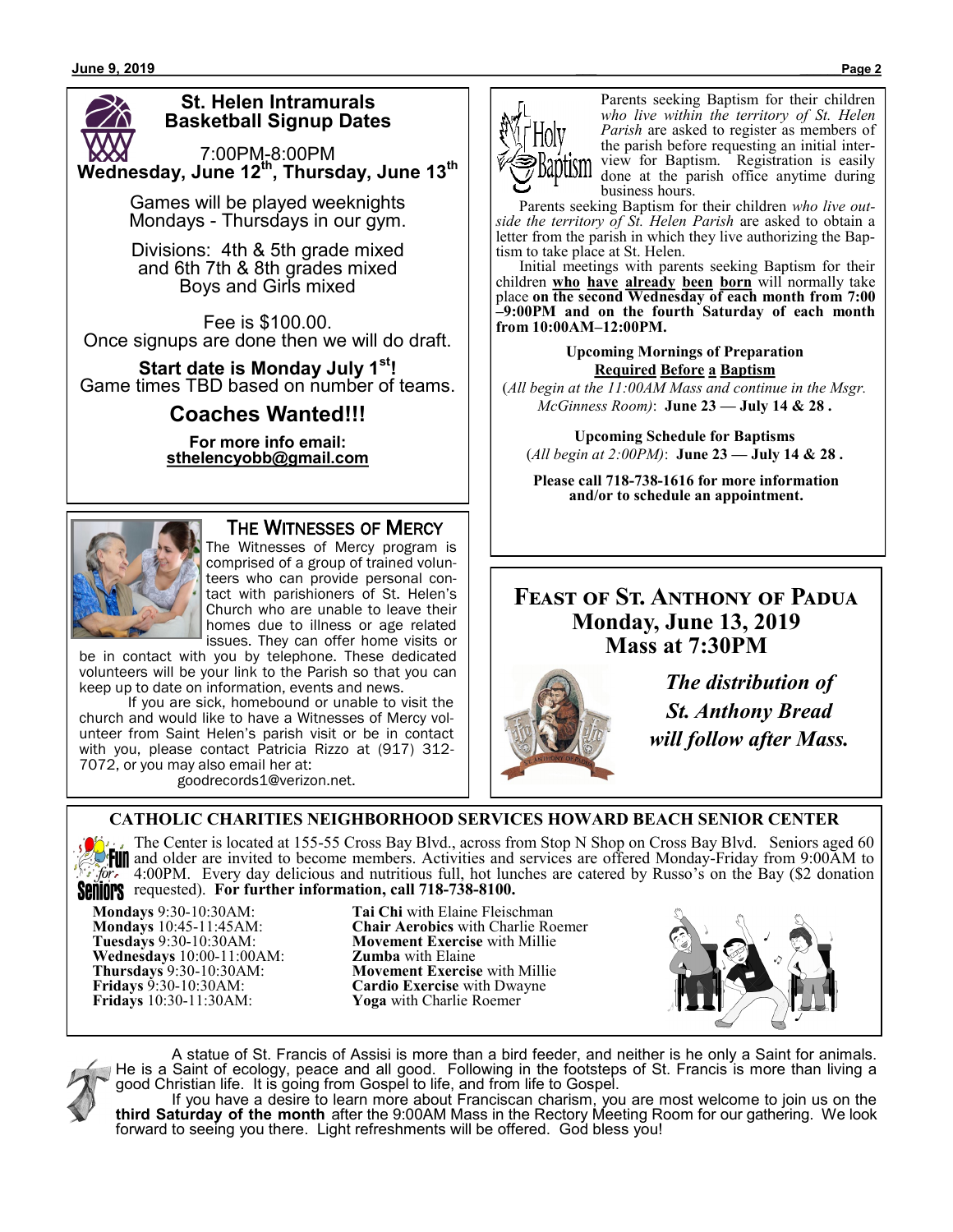#### **SAINT HELEN RELIGIOUS EDUCATION PROGRAM Christian of the Month — March, 2019**

These students regularly attended and actively participated in religion classes seeking knowledge of God. In addition, these students gave witness by treating others with the kindness and compassion of Jesus.

**March 2019**

**April 2019**

#### **Kindergarten** Dennis Sivillo

**First Grade** Gianluca Gallina Emma Hatzinger Noelle Klein Shane Lay Sabrina Martinez Dominic Romano

#### **Second Grade**

**Kindergarten** Victoria Mangieri

**First Grade** Ava Bravo Antonio Cosentino Isabella Gotti Hailey Morgan Elias Rodriguez Oliver Russo Adrian Santos

**Second Grade** Anthony Auriemma Gianni DiToro Zara Zanca

#### **First Grade**

Isabella Costanza Alyvia Cruz Jameson David Mark Filipkowski

#### **Second Grade**

Ciro Aldino Christopher Dreizen Annette Loia Evan Pizzano Aiden Poggio Samantha Rivera Aurora Trinchese **Third Grade**

Gia Cosentino Patrick Freeburg Gia Fuccillo Aiden Leonardi

**Third Grade** Joseph Baglino Aleksandra Cioch James Livieri Gianna Riggi Olivia Schwartz Adrianna Vigo **Fourth Grade** Joseph Carbone

Valentina Zerilli

**Third Grade** Katie Anne Barker Sophie Joscher Olivia LoBello Sophie Naranjo Olivia Schwartz Nicolette Terman Frank Zanca

**Fourth Grade** Chloe Behan Sophia Maldari

Angelina Caputo Anthony Reisig Benjamin Spitzer Giana Tripiccione

 **Fourth Grade** Kiera Daly Analia Leonardi Gia Piccirillo John Sindone Luca Taravella Francesca Tutino

**Fifth Grade** Mia Birardi

Nicholas Genna Michael Minkoff Nicholas Scarpa

**Fifth Grade** Gianna Cammarota Devin DeFillippo Isabella Russo Jack Tomeo

**Sixth Grade** Matthew Auriemma Marcella Polvere

Madison Mele-Chiarenza Mia Montalbano Logan Russo

**Fifth Grade** Mia Quintana Anthony Rao Donald Spallone Rosalie Terman

**Sixth Grade** Giuliana Como Jessica Gaskell Alessandra Valdez

## **May 2019**

Vito Camporese Thomas DiNapoli Sebastian Giallanzo

**Sixth Grade** Gianna Imbriano Jillian Santiago

**Seventh Grade** Bianca Deodato Matthew Mele-Chiarenza

**RCIC** Sophie Naranjo Celia Scheinberg Ava Testone

**Seventh Grade**

Nathalie Baret Julianna Condon Isabella Mangiaracina Joelle Tripiccione

**RCIC** Tehya Ross

#### **Seventh Grade** Frank Coraci

Daniel Fuggetta Andrew Vargas Maria Weigand

**RCIC** Isabella Flores

**Religious Education Registration for 2019-2020**

We are now registering children for the **2019-2020** school year. The registration form may be obtained at the Religious Education Office located in the school building. The program is available to children in grades Kindergarten through 7<sup>th</sup> grade. The registration fee is \$100 for one child, and \$125 for two or more children in the same family. If the child was baptized at a Church other than St. Helen you will need a copy of your child's baptismal certificate. If you do not have one available, contact the rectory of the Church where your child was baptized; most parishes take a couple of weeks to process a baptismal certificate. **Place your request now so your registration for our program will not be delayed.** If you have any concerns or questions please contact us at 718-916-2319. Registration for children currently enrolled in our program was sent home with your child and/ or via email.

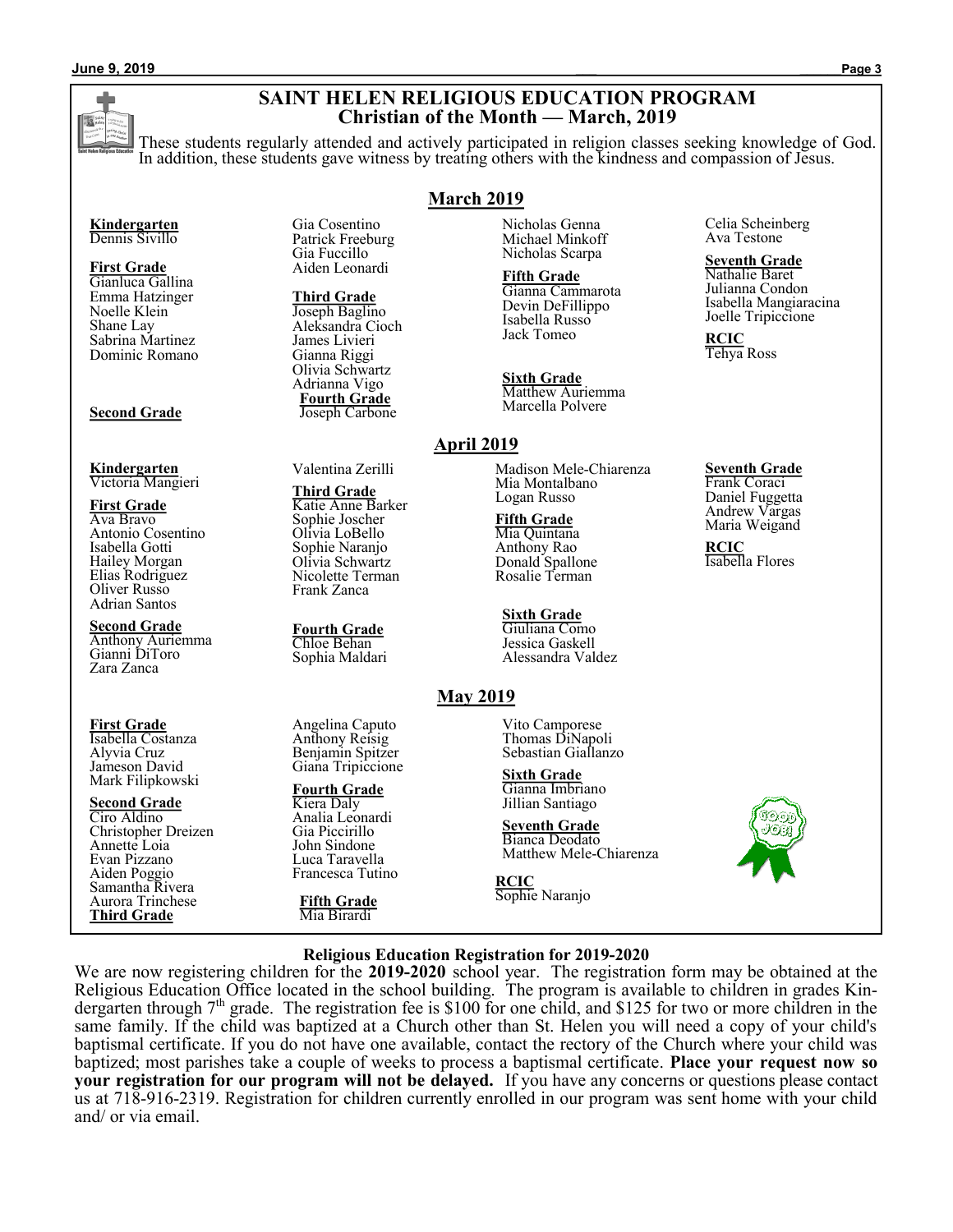### **IN COOPERATION WITH NORTHEAST ROAD SAFETY**

### **St. Helen' Parish Presents**

### **THE 6-HOUR NYSDMV-APPROVED POINT AND INSURANCE REDUCTION COURSE (Defensive Driving Course)\***

Sponsored by American Safety, Inc. (#028)

## **Saturday June 29, 2019 10:00AM – 4:00PM**

In the Msgr. McGinness Room at the Rectory

Benefits:

- 1. Successful completion of the Course provides a 10% reduction in liability and collision insurance rates for 3 consecutive years. (Individual completing the Course must be the principal operator of the insured vehicle in order to be eligible for reduction.)
- 2. Reduction of 4 moving violation Points from your driver's license record.
- 3. Refreshes your knowledge of driving with time-tested safe driving tips and an overview of New York State vehicle and traffic laws.

Class includes several movies and breaks.

The fee for the Course is \$50.00. (Any checks should be made out to 'Northeast Road Safety') To pre-pay and reserve a seat for the Class please complete form below and submit form & registration fee to Rectory office (718 738-1616). Same-day registration allowed if openings are available. Please arrive by 9:45AM.

All licensed New York State drivers welcome.

\*AMERICAN SAFETY'S COURSE HAS BEEN APPROVED BY THE NEW YORK STATE DEPARTMENT OF MOTOR VEHICLES FOR POINT AND INSURANCE REDUCTION.

|                 | <b>REGISTRATION FORM FOR 6-HOUR NEW YORK DEFENSIVE DRIVING CLASS</b><br>Saturday June 29, 2019 10AM-4:00PM in the Msgr. McGinness Room at the Rectory |
|-----------------|-------------------------------------------------------------------------------------------------------------------------------------------------------|
| Name:           |                                                                                                                                                       |
| !Address:       |                                                                                                                                                       |
| City:           | State:<br>Zip Code:                                                                                                                                   |
| $!$ Tel/Cell #: | Email:                                                                                                                                                |
|                 | Amount Enclosed: \$                                                                                                                                   |